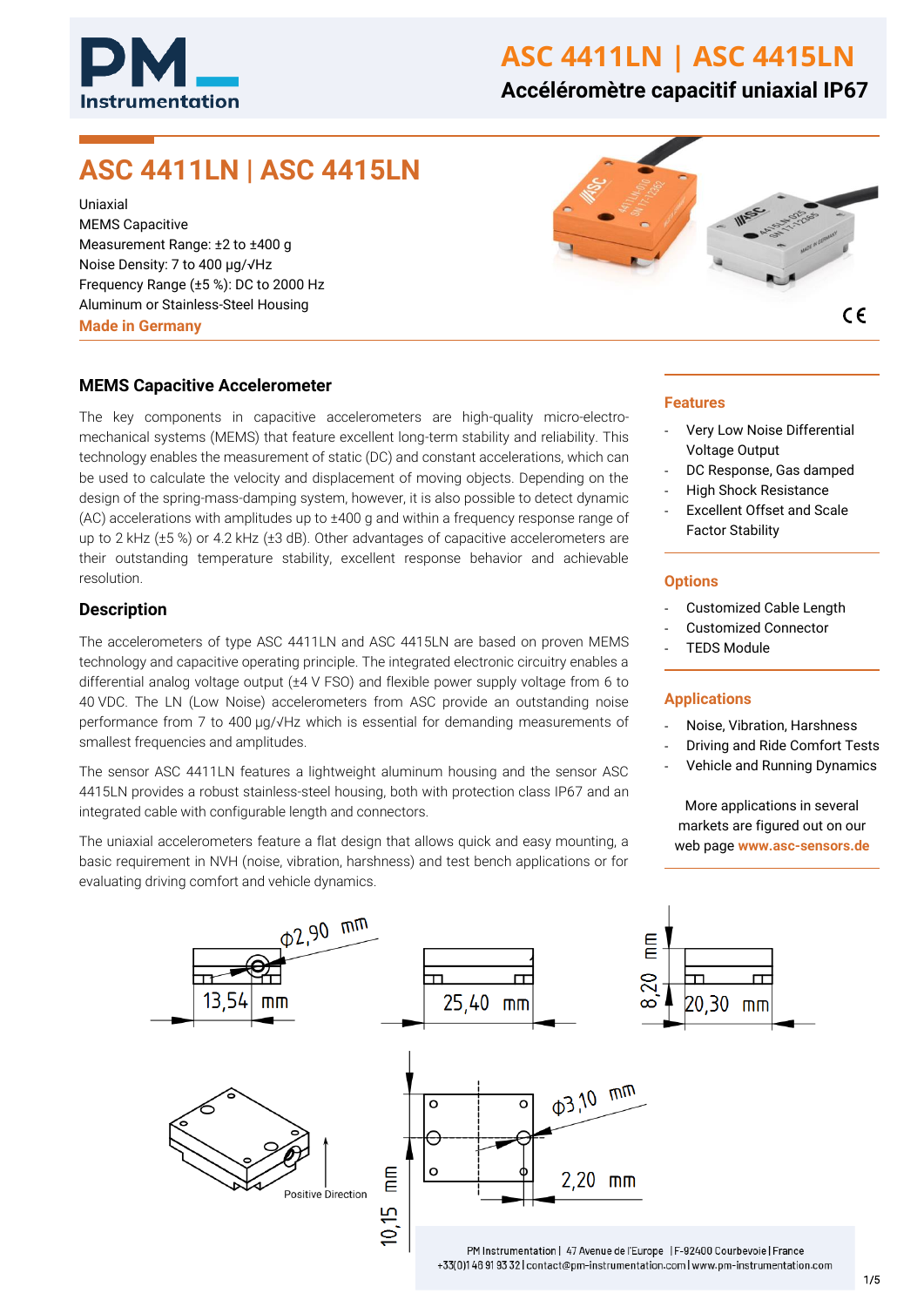

# **ASC 4411LN | ASC 4415LN**

**Accéléromètre capacitif uniaxial IP67**

# **Typical Specification**

## **Dynamic**

| Measurement Range                                        | g                                                                 | ±2                                                           | ±5       | ±10      | ±25                                                         | ±50  | ±100                                              | ±200 | ±400 |
|----------------------------------------------------------|-------------------------------------------------------------------|--------------------------------------------------------------|----------|----------|-------------------------------------------------------------|------|---------------------------------------------------|------|------|
| Scale Factor (sensitivity)                               | mV/g                                                              | 2000                                                         | 800      | 400      | 160                                                         | 80   | 40                                                | 20   | 10   |
| Noise Density                                            | µg/√Hz                                                            | 7                                                            | 12       | 18       | 25                                                          | 50   | 100                                               | 200  | 400  |
| Specified Frequency Response<br>Range (±5 %)             | Hz                                                                | 0 to 250                                                     | 0 to 400 | 0 to 700 |                                                             |      | 0 to 1300 0 to 1600 0 to 1700 0 to 1900 0 to 2000 |      |      |
| Frequency Response<br>Range (±3 dB)                      | Hz                                                                | 0 to 525                                                     | 0 to 800 |          | 0 to 1100 0 to 1750 0 to 2100 0 to 3000 0 to 3600 0 to 4200 |      |                                                   |      |      |
| Amplitude Non-Linearity                                  | %FSO                                                              | $<$ 0.15 (typ) $ <$ 0.5 (max)                                |          |          |                                                             |      |                                                   |      |      |
| <b>Transverse Sensitivity</b>                            | $\%$                                                              | $<$ 2 (typ)   $<$ 3 (max)                                    |          |          |                                                             |      |                                                   |      |      |
| <b>Electrical</b>                                        |                                                                   |                                                              |          |          |                                                             |      |                                                   |      |      |
| Power Supply Voltage                                     | $\vee$                                                            |                                                              |          |          | 6 to 40                                                     |      |                                                   |      |      |
| <b>Operating Current Consumption</b>                     | mA                                                                | < 10                                                         |          |          |                                                             |      |                                                   |      |      |
| Offset (bias)                                            | mV                                                                | ±80                                                          | ±80      | ±40      | ±40                                                         | ±40  | ±40                                               | ±40  | ±40  |
| Broadband Noise (over<br>specified frequency range ±5 %) | $\mu$ V                                                           | 225                                                          | 195      | 190      | 145                                                         | 160  | 165                                               | 175  | 180  |
| Output Impedance                                         | Ω                                                                 | 90                                                           |          |          |                                                             |      |                                                   |      |      |
| Isolation                                                |                                                                   |                                                              |          |          | Case isolated                                               |      |                                                   |      |      |
| <b>Environmental</b>                                     |                                                                   |                                                              |          |          |                                                             |      |                                                   |      |      |
| Temperature Coefficient<br>of the Scale Factor (max)     | ppm/K                                                             | ±200                                                         |          |          |                                                             |      |                                                   |      |      |
| Temperature Coefficient<br>of the Offset (max)           | mg/K                                                              | ±0.8                                                         | ±2       | ±4       | ±10                                                         | ±20  | ±40                                               | ±80  | ±160 |
| Operating Temperature Range                              | $^{\circ}$ C                                                      |                                                              |          |          | $-40$ to $+100$                                             |      |                                                   |      |      |
| Storage Temperature Range                                | $^{\circ} \mathrm C$                                              |                                                              |          |          | $-40$ to $+100$                                             |      |                                                   |      |      |
| Shock Limit (max peak)                                   | g                                                                 | 2000                                                         | 2000     | 5000     | 5000                                                        | 5000 | 5000                                              | 5000 | 5000 |
| <b>Protection Class</b>                                  |                                                                   |                                                              |          |          | <b>IP67</b>                                                 |      |                                                   |      |      |
| <b>Physical</b>                                          |                                                                   |                                                              |          |          |                                                             |      |                                                   |      |      |
| Sensing Element                                          |                                                                   |                                                              |          |          | <b>MEMS Capacitive</b>                                      |      |                                                   |      |      |
| Case Material                                            |                                                                   | ASC 4411LN: Anodized Aluminum<br>ASC 4415LN: Stainless-Steel |          |          |                                                             |      |                                                   |      |      |
| Connector at Cable End                                   |                                                                   | Optional                                                     |          |          |                                                             |      |                                                   |      |      |
| Mounting                                                 |                                                                   | Adhesive   Screw Holes                                       |          |          |                                                             |      |                                                   |      |      |
| Weight (without cable)                                   | gram                                                              | ASC 4411LN: 10<br>ASC 4415LN: 22                             |          |          |                                                             |      |                                                   |      |      |
| Cable                                                    | 13 gram per meter   AWG 30   Polyurethane (PUR)   Diameter 3.1 mm |                                                              |          |          |                                                             |      |                                                   |      |      |

PM Instrumentation | 47 Avenue de l'Europe | F-92400 Courbevoie | France +33(0)146919332 | contact@pm-instrumentation.com | www.pm-instrumentation.com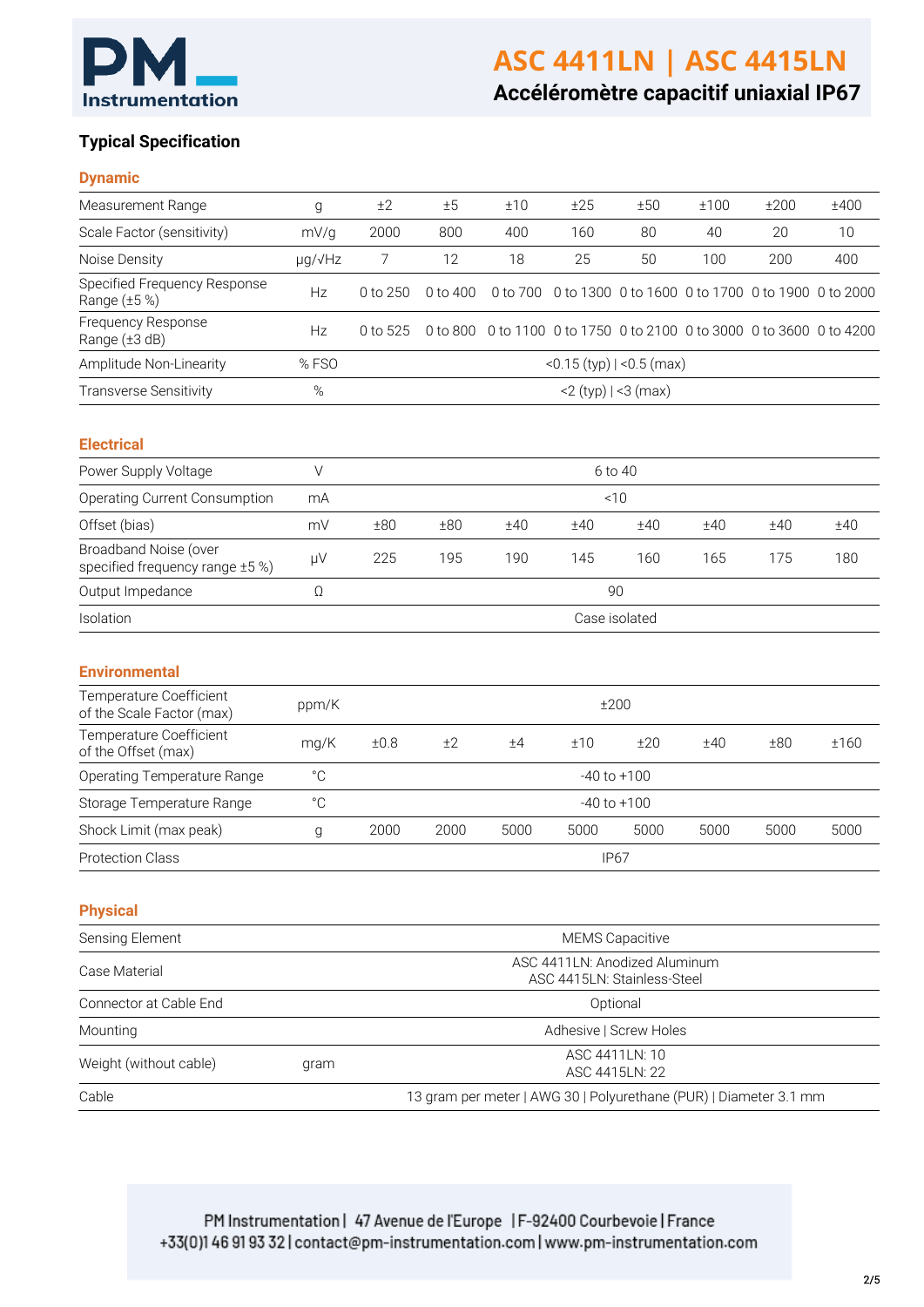

**Accéléromètre capacitif uniaxial IP67**

# **Sensor Calibration**

### **Factory Calibration (supplied with the sensor)**

| Part Number                                              |    | #16722 | #16724 | #16726 | #16728 | #16730 | #16732 | #16734 | #16736 |
|----------------------------------------------------------|----|--------|--------|--------|--------|--------|--------|--------|--------|
| Measurement Range (sensor)<br>g                          |    | ±2     | ±5     | ±10    | ±25    | ±50    | ±100   | ±200   | ±400   |
| Applied Frequency (min)                                  | Hz |        | 10     | 10     | 10     | 10     | 10     | 10     | 10     |
| Applied Frequency (max)                                  | Hz | 100    | 400    | 700    | 1300.  | 1600   | 1700   | 1900   | 2000   |
| Input Amplitude<br>m/s <sup>2</sup>                      |    | 5      | 5      | 50     | 100    | 200    | 200    | 200    | 200    |
| Reference Frequency for<br>Determination of Scale Factor | Hz | 16     | 80     | 80     | 80     | 80     | 80     | 80     | 80     |

#### **Calibration according DIN ISO 17025 (order separately)**

| Part Number                                              |    | #16738 | #16740 | #16742 | #16744 | #16746 | #16748 | #16750 | #16752 |
|----------------------------------------------------------|----|--------|--------|--------|--------|--------|--------|--------|--------|
| Measurement Range (sensor)<br>g                          |    | ±2     | ±5     | ±10    | ±25    | ±50    | ±100   | ±200   | ±400   |
| Applied Frequency (min)                                  | Нz | 0.5    | 10     | 10     | 10     | 10     | 10     | 10     | 10     |
| Applied Frequency (max)                                  | Нz | 150    | 800    | 1100   | 1750   | 2100   | 3000   | 3600   | 4200   |
| Input Amplitude<br>m/s <sup>2</sup>                      |    | 5      | 5      | 50     | 100    | 200    | 200    | 200    | 200    |
| Reference Frequency for<br>Determination of Scale Factor | Нz | 16     | 80     | 80     | 80     | 80     | 80     | 80     | 80     |

Remarks:

- The conversion factor 1 g corresponds to 9.80665 m/s<sup>2</sup>.
- If any other calibration procedure is required, don't hesitate to contact us. Our services include both factory calibration and calibration in accordance with DAkkS guidelines.
- Furthermore, sensors have to be calibrated regularly to ensure accurate and precise results. On request we will be glad to remind you of the next scheduled calibration of your sensors.

# **Cable Code / Pin Configuration (4 Wire System)**

| Pin        | <b>Color Code</b> | <b>Description</b>                                           |
|------------|-------------------|--------------------------------------------------------------|
| $Supply +$ | Red               | Power supply voltage +6 to +40 VDC                           |
| Supply -   | <b>Black</b>      | Power GND                                                    |
| Signal +   | Green             | Positive, analog output voltage signal for differential mode |
| Signal-    | White             | Negative, analog output voltage signal for differential mode |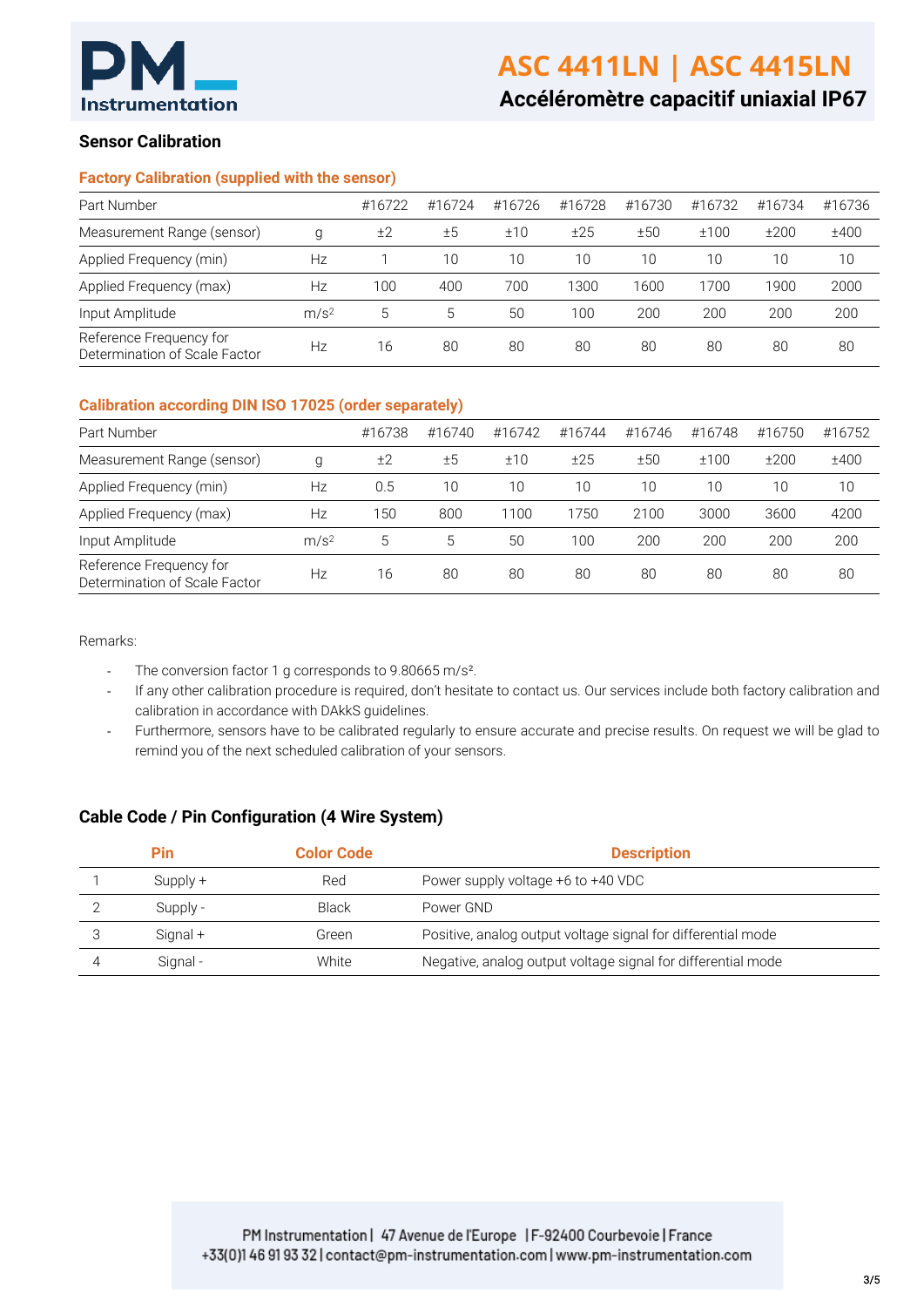

# **Ordering Information**

| <b>Series</b> | <b>Model</b>           | $\sim$ |     | Range [g] - Cable Length [m] | <b>Connector &amp; Pinout</b> |
|---------------|------------------------|--------|-----|------------------------------|-------------------------------|
| ASC 44        | 11LN (Aluminum)        |        | 002 | 6                            | A                             |
|               | 15LN (Stainless-steel) |        | 005 |                              |                               |
|               |                        |        | 010 |                              |                               |
|               |                        |        | 025 |                              |                               |
|               |                        |        | 050 |                              |                               |
|               |                        |        | 100 |                              |                               |
|               |                        |        | 200 |                              |                               |
|               |                        |        | 400 |                              |                               |
|               |                        |        |     |                              |                               |
| Example:      |                        |        |     |                              |                               |
|               | ASC 4411LN-002-6A      |        |     |                              |                               |

Ordering information are based on standard configurations. All customized versions regarding connector and/or pinout will lead to a corresponding product match code:

- Standard length of the integrated cable is 6 meters. However, different customized cable lengths are possible on request.
- Standard version has no connector at the cable end which is identified by "A" in the product match code. However, it is possible to assemble almost all connector types during production.